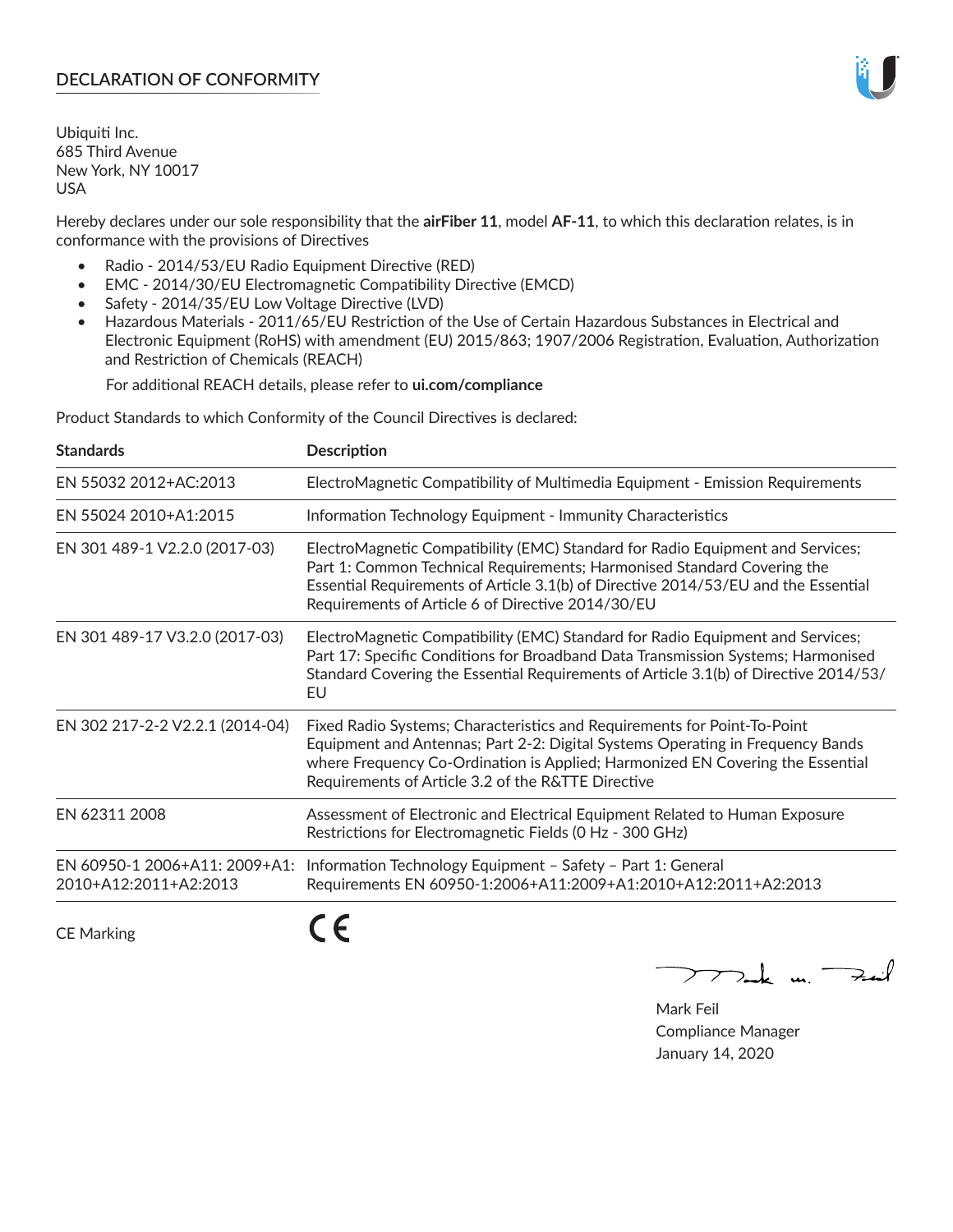# **DECLARATION OF CONFORMITY**



## **български** [Bulgarian]

С настоящото Ubiquiti декларира, че това устройство AF-11 е в съответствие със съществените изисквания и други приложими разпоредби на Директиви 2014/53/EC, 2014/30/ЕС, 2014/35/ЕС.

## **Hrvatski** [Croatian]

Ubiquiti ovim putem izjavljuje da je ovaj uređaj AF-11 sukladan osnovnim zahtjevima i ostalim bitnim odredbama Direktiva 2014/53/EU, 2014/30/EU, 2014/35/EU.

## **Čeština** [Czech]

Ubiquiti tímto prohlašuje, že toto AF-11 zařízení, je ve shodě se základními požadavky a dalšími příslušnými ustanoveními směrnic 2014/53/EU, 2014/30/EU, 2014/35/EU.

## **Dansk** [Danish]

Hermed, Ubiquiti, erklærer at denne AF-11 enhed, er i overensstemmelse med de væsentlige krav og øvrige relevante krav i direktiver 2014/53/EU, 2014/30/EU, 2014/35/EU.

## **Nederlands** [Dutch]

Hierbij verklaart Ubiquiti, dat deze AF-11 apparaat, in overeenstemming is met de essentiële eisen en de andere relevante bepalingen van richtlijnen 2014/53/EU, 2014/30/EU, 2014/35/EU.

## **English**

Hereby, Ubiquiti, declares that this AF-11 device, is in compliance with the essential requirements and other relevant provisions of Directives 2014/53/EU, 2014/30/EU, 2014/35/EU.

## **Eesti keel** [Estonian]

Käesolevaga Ubiquiti kinnitab, et antud AF-11 seade, on vastavus olulistele nõuetele ja teistele asjakohastele sätetele direktiivide 2014/53/EL, 2014/30/EL, 2014/35/EL.

## **Suomi** [Finnish]

Täten Ubiquiti vakuuttaa, että tämä AF-11 laite, on yhdenmukainen olennaisten vaatimusten ja muiden sitä koskevien direktiivien 2014/53/EU, 2014/30/EU, 2014/35/EU.

## **Français** [French]

Par la présente Ubiquiti déclare que l'appareil AF-11, est conforme aux exigences essentielles et aux autres dispositions pertinentes des directives 2014/53/UE, 2014/30/UE, 2014/35/UE.

## **Deutsch** [German]

Hiermit erklärt Ubiquiti, dass sich dieses AF-11 Gerät, in Übereinstimmung mit den grundlegenden Anforderungen und den anderen relevanten Vorschriften der Richtlinien 2014/53/EU, 2014/30/EU, 2014/35/EU befindet.

## **Ελληνικά** [Greek]

Δια του παρόντος, Ubiquiti, δηλώνει ότι αυτή η συσκευή AF-11, είναι σε συμμόρφωση με τις βασικές απαιτήσεις και τις λοιπές σχετικές διατάξεις των οδηγιών 2014/53/EE, 2014/30/EE, 2014/35/EE.

## **Magyar** [Hungarian]

Ezennel Ubiquiti kijelenti, hogy ez a AF-11 készülék megfelel az alapvető követelményeknek és más vonatkozó 2014/53/ EU, 2014/30/EU, 2014/35/EU irányelvek rendelkezéseit.

## **Íslenska** [Icelandic]

Hér, Ubiquiti, því yfir að þetta AF-11 tæki er í samræmi við grunnkröfur og önnur viðeigandi ákvæði tilskipana 2014/53/ ESB, 2014/30/ESB, 2014/35/ESB.

## **Italiano** [Italian]

Con la presente, Ubiquiti, dichiara che questo dispositivo AF-11, è conforme ai requisiti essenziali ed alle altre disposizioni pertinenti delle direttive 2014/53/UE, 2014/30/UE, 2014/35/UE.